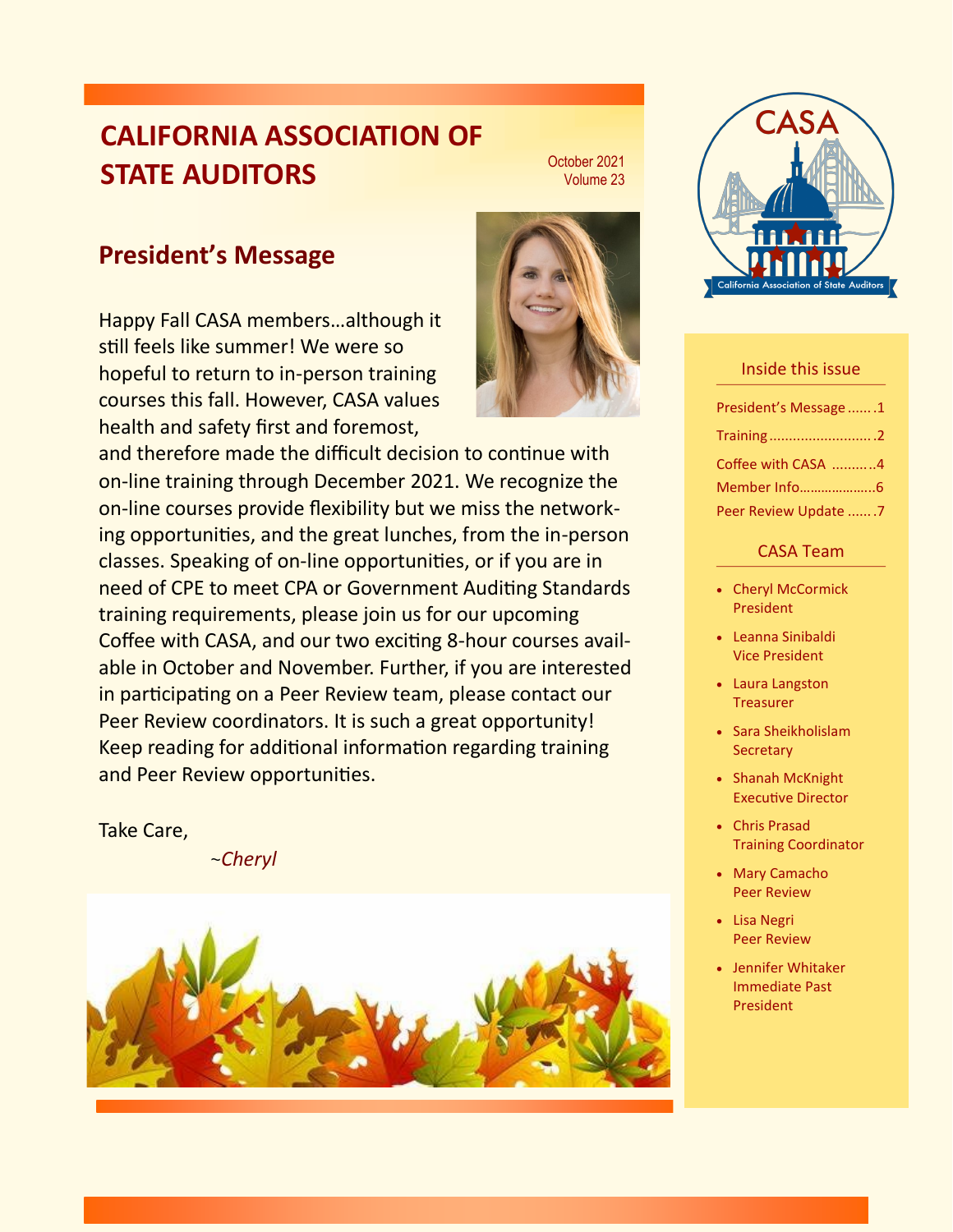# **CASA TRAINING**



Your safety is the utmost importance to CASA. We're pressing the pause button on in-person

training. Please check out the variety of online training available!



In-person training is returning after January 2022. Stay tuned for more updates!

# **OCTOBER COURSE**

# **Accepting Registration Now!**

# **Living, Working, and Leading in Chaotic Times**

**Instructor: Larry Liberty Locaton: Online via Zoom 8 CPE Cost \$230 October 11, 2021, 8:30 a.m.—12:30 p.m. and October 12, 2021, 8:30 a.m.—12:30 p.m.**

**The chaos and crises of the last year has been the ultmate test and challenge test and challenge of our ability to lead and of our resilience. This workshop will provide us much needed insights into what we have been through, where we're headed, and how to get there elegantly. It is our tme to slow down, to breathe, and to refect upon what we have learned and who and how we have changed and been changed by world events. Now is a tme for us to refect and care for ourselves.** 

**Register by email CASAuditors@gmail.com**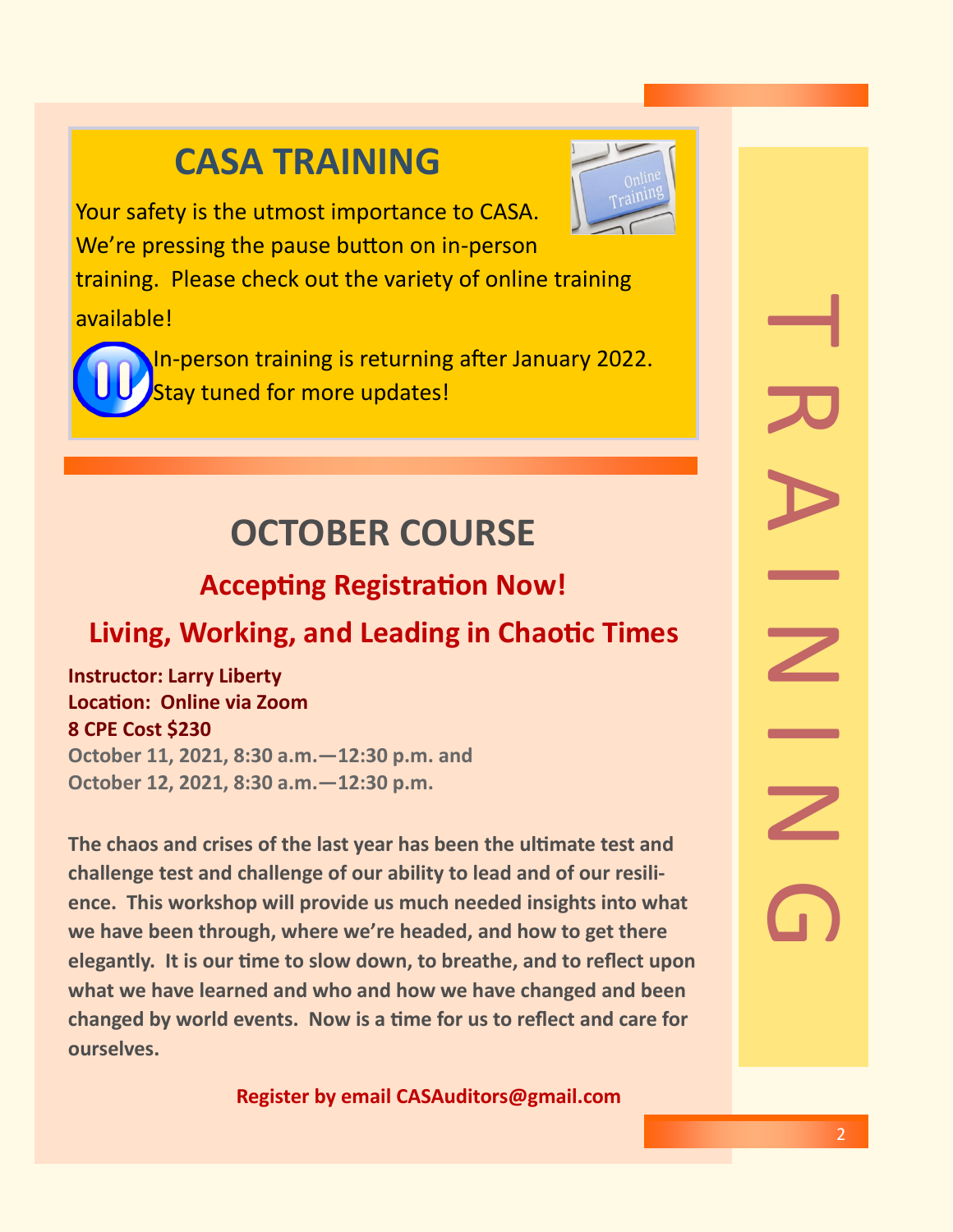# **NOVEMBER COURSE**

## **Ask Better Questions for Better Outcomes**

#### **Instructor: Rob Berry Location: Online via Zoom**

**November 1, 2021 8:30 a.m.—12:30 p.m. and November 2, 2021 8:30 a.m.—12:30 p.m. Cost \$230**

**Curiosity is the cornerstone of internal auditng. Curiosity requires auditors to ask a lot of questons. Do you struggle with asking clients**  the right questions? The ability to ask appropriate questions is powerful. Continuously questioning clients is difficult. This course provides the tools you need to effectively ask questions. Often auditors **know what to ask, but many struggle with how to ask and how to listen.**

**By the end of this course, atendees will be able to:**

- **Identfy and discuss the fve elements of efectve questons**
- **Understand the power of questons**
- **Identfy and understand client personalites**
- **Describe and avoid the barriers to asking good questons**
- **Utlize a fve step approach to ASK beter questons, GET beter answers, PERFORM beter audits**

**Register by email CASAuditors@gmail.com** 



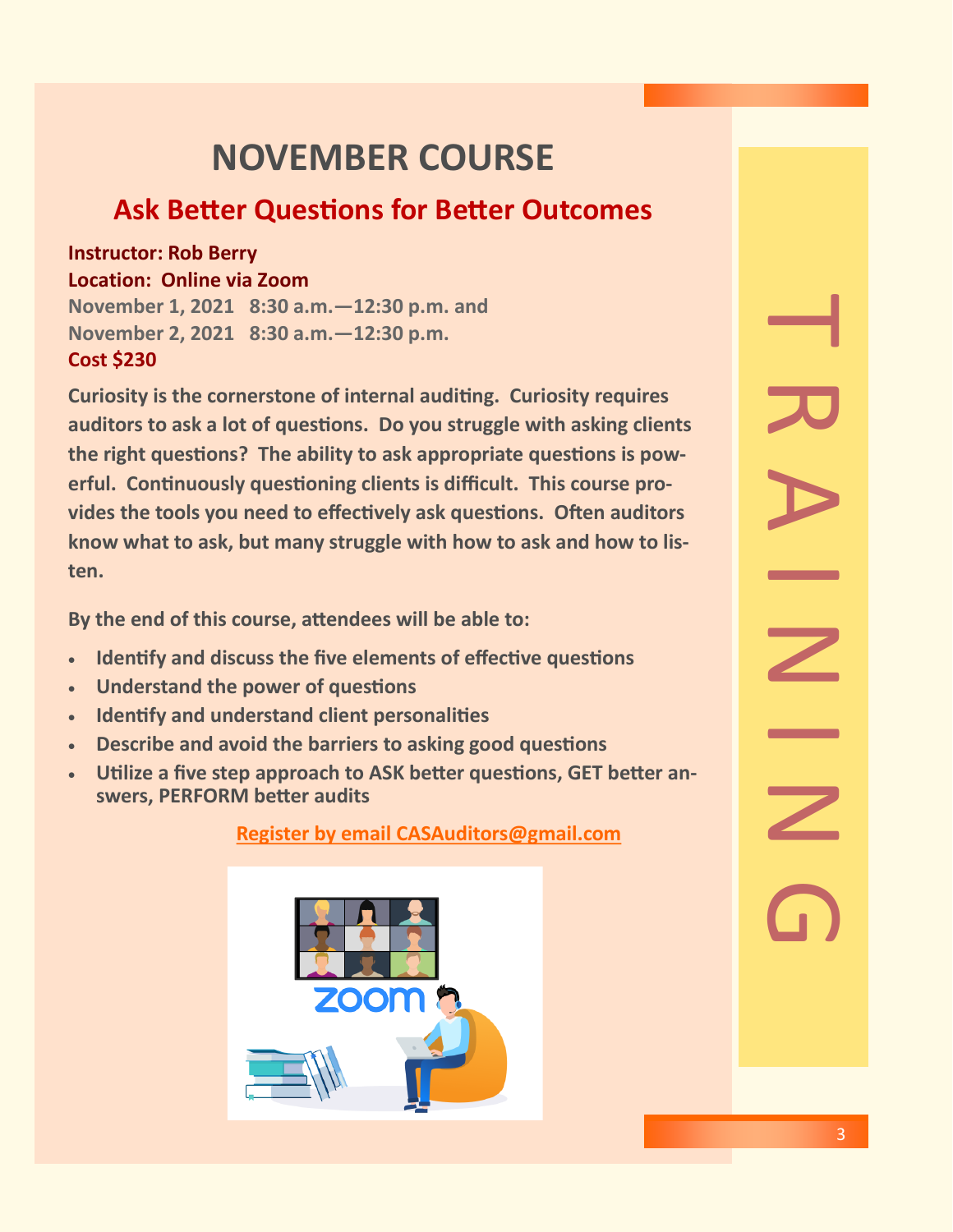# **COFFEE WITH CASA October 20, 2021 8:30 a.m. Online via Zoom**



**CPE: 1**

**GUEST SPEAKER: MICHELE SAUNDERS from the CALIFORNIA STATE AUDITOR**

**Please join us to hear Michele Saunders from the California State Auditor (CSA). CSA conducted several audits of the** 

**California Employment Development Department (EDD) and its ability to deliver unemployment benefts while pre**venting fraud and maintain privacy. The reports provide rec**ommendatons to increase accountability, help prevent fraud, and improve operatons. Michelle will be discussing the results from the EDD audits.**

**Michelle Sanders is a Senior Auditor Evaluator with the California State Auditor where she has worked for the past ten years. She has supervised performance audits covering a wide variety of programs and policy issues, including audits related to afordable housing, infor**mation privacy, unemployment insurance fraud, public uni**versity systems, state medical programs, and school district operatons. Michelle holds a Bachelor's Degree in Business Administraton with concentratons in Finance, and Risk Management and Insurance from California State University, Sacramento. Register by email CASAuditors@gmail.com** 

BREAKFAST MTG TU,  $\overline{\phantom{1}}$  $\overline{\mathbf{L}}$  $\triangleright$  $\leq$  $\overline{\phantom{0}}$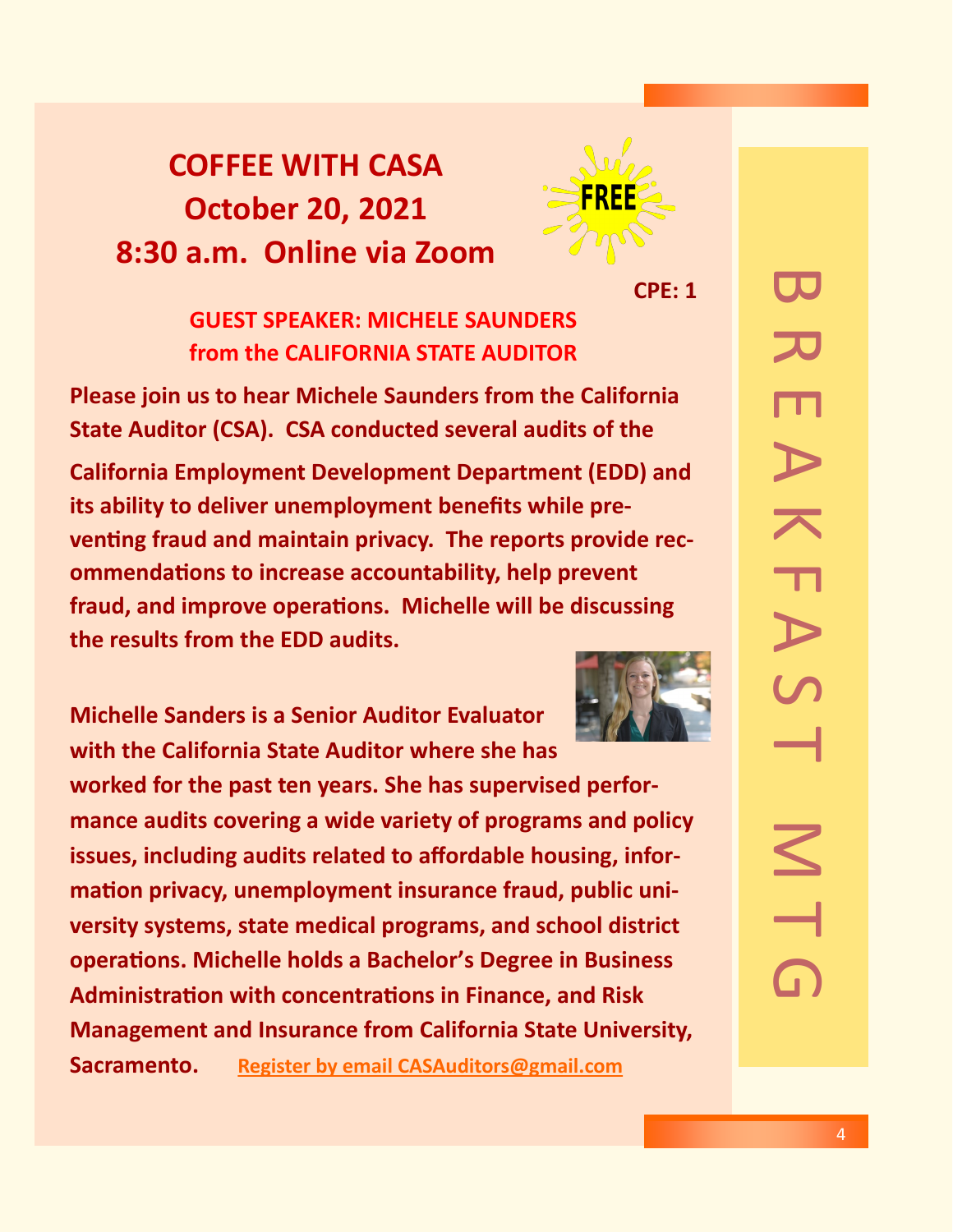

## **EARNING CPE IN REMOTE TRAINING**

**CASA has a responsibility to monitor individual atendance to assign the correct number of CPE credits.**

- **For online courses, partcipants are required to logon with their personally issued link and engage in**  the designated interactivity elements for attend**ance (a minimum of 3 tmes per hour to receive the full credit). A partcipant's self-certfcaton of**  attendance alone is not sufficient.
- **We are unable to grant CPE in cases where technical difcultes and operatonal requirements are not**  met. Participants that do not receive the video con**ferencing link informaton, or are experiencing any issues, should email CASAuditors@gmail.com.**
- **Late arrivals, early departures, or missed course instruction time will result in a proration of CPE credits. Once the frst 50-minute hour of CPE has been completed, the participants will received .5 hour credit for each 25-minute segment.**
- **If partcipants antcipate missing any of the course, they should see the course monitor at a live course or email CASAuditors@gmail.com as soon as possible.**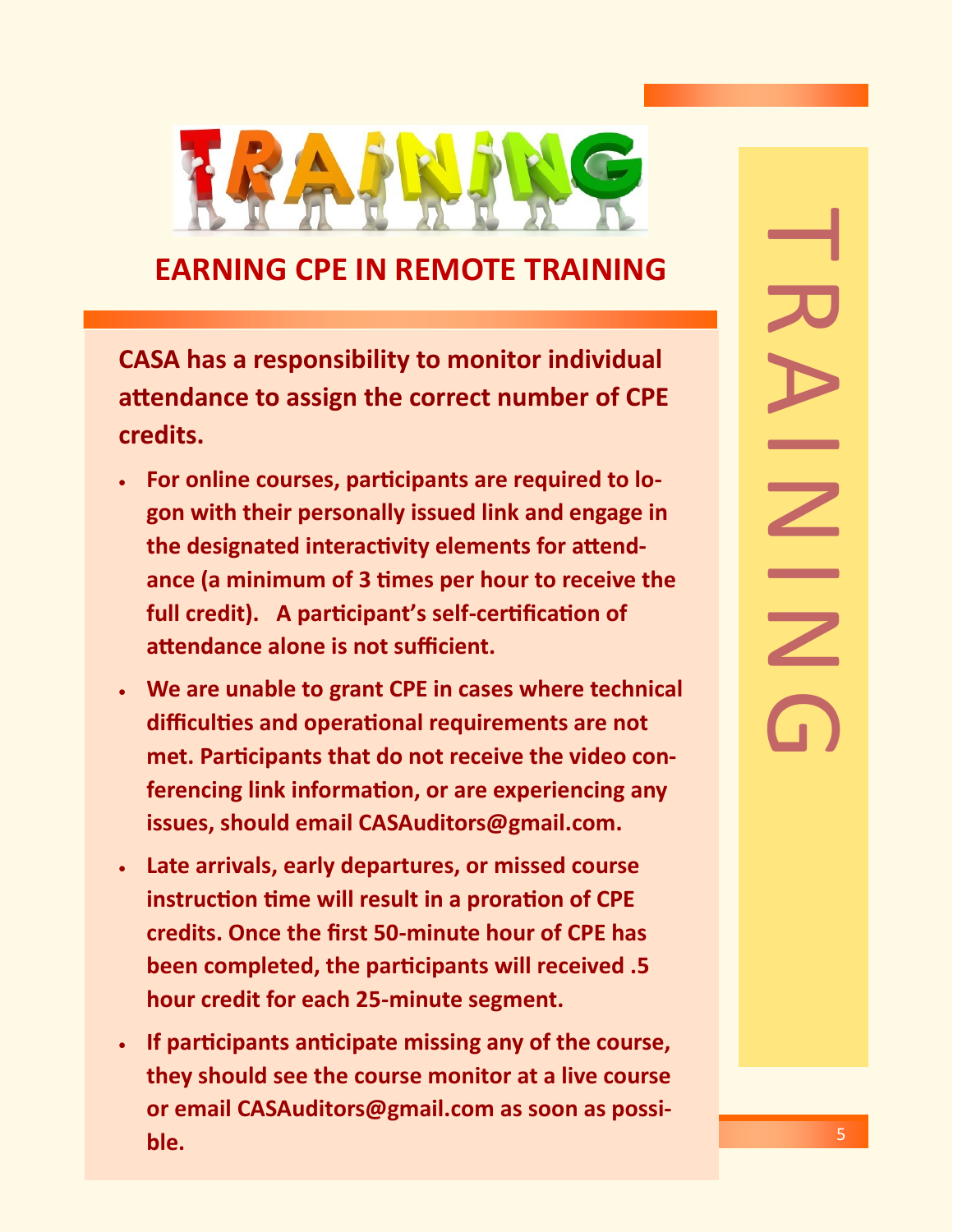### **CONTACT INFO**

**Got questons? Contact us via email at**

**CASAuditors@gmail.com**

#### **MEMBERSHIP**

**Membership is open to all auditors, accountants, and state employees.**

**No membership fees!**

## **RECRUITMENT**

**Do you have a positon you want to advertse? Let us know and we will advertse to the CASA membership. Please email us at CASAuditors@gmail.com**



# NER<br>MEMBER<br>HEMB NEMBE  $\overline{\mathcal{L}}$  $\frac{6}{11}$